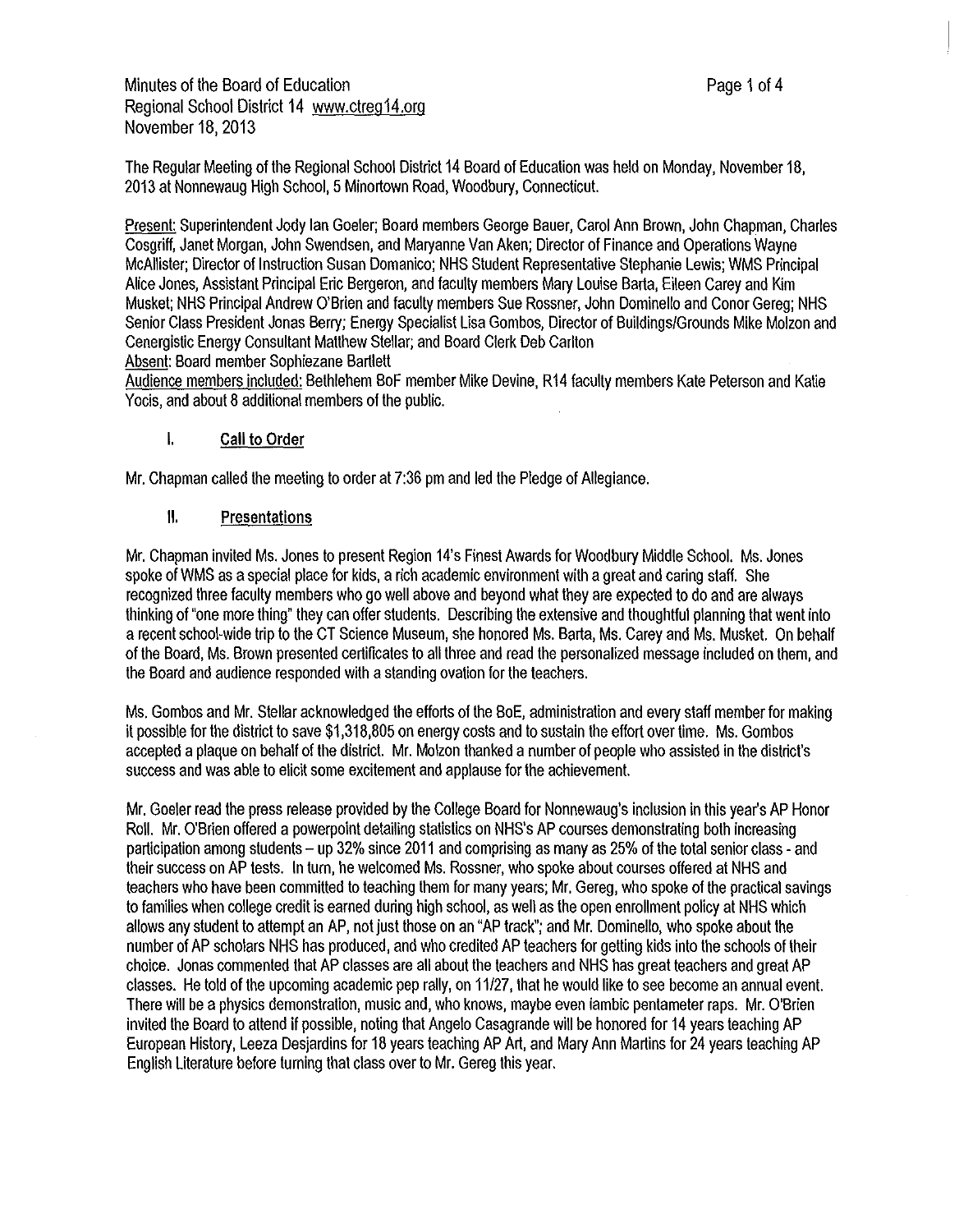# Ill. **Review of Minutes**

Mr. Chapman requested a motion to approve the minutes of the Regular Meeting of November 4, 2013. Entered by Mr. Cosgriff and seconded by Ms. Van Aken, the motion carried 6·0-1 with Ms. Morgan abstaining.

## IV. Correspondence

Mr. Goeler acknowledged two items of correspondence: one from Art McNally regarding the Common Core, and one from Karen Miller to which he responded with the information she requested.

#### V. Report from the Chairman

Mr. Chapman commented on how satisfying it was to hear the three presentations this evening and how fortunate he feels to serve on the Board and represent the community, to see resources well used, and to see the fruits of that on display. The energy and volunteer hours on the part of the school staff in growing programs is contagious.

### VI. Report from the Superintendent

Mr. Goeler congratulated the soccer and field hockey teams for successful post seasons and has also enjoyed watching the football team giving it their all. He reported meeting with Ms. Brown, Will Michael and Paul Ciotti regarding NEAT TV and has made good strides in working to improve programming. He urged keeping a look out for the SRO roundtable discussion. He also enjoyed the BES Flay Day celebration, noting participation by the Cuccia family. He attended aDMC conference in Boston along with Kim Culkin and Ms. Domanico and many other districts from around the country and gained context for the report we will soon receive from them. He attended the CABE/CAPSS convention along with Mr. Bauer, and also met today with the editor of Voices about ways to increase our presence in that publication.

Stephanie reported on various activities in the four schools. At BES, a second spirit day, Halloween dance and writing celebration; at MES, a Mad Hatter ball, study of Native American culture and student council elections; at WMS, a school-wide trip to CT Science Museum, a Warrior celebration, support of breast cancer awareness month with \$500 raised; and, at NHS, food donation from Trick or Treat Street, SATs on 11/2, Homecoming dance, karaoke night, FBLA collection for Philippine relief, and upcoming academic pep rally on 11/27.

Ms. Domanico commented that it is practically a full time job traveling to all the meetings she attends, and doesn't know how Mr. Goeler did it. She spoke about an online assessment workshop, Ed Connection Curriculum Council, CAPSS Executive District Leaders Roundtable, and CSDE Assessment Literacy Workshop that four of our staff will attend, too. In district, she is proceeding with rollout of an assessment tool called MAP - Measures of Academic Progress; updating elementary report cards; aligning elementary reading units; and reviewing school improvement plans. Mr. Chapman asked in MAP is similar to Smarter Balance assessments and was told it is.

Mr. Bauer added a few comments about the CABE/CAPSS convention, where the theme was keeping the focus on student growth during a time of great change. Dannel Malloy and Stephan Pryor spoke to CT related initiatives and there were national speakers, as well. BoE operational issues were covered, as well as evaluation, and learning environments with heightened security; also, climate, 21<sup>st</sup> Century leadership, networking, and the current state of education.

Stephanie commented that she attended the convention on Saturday, and found it very interesting to see what other schools do.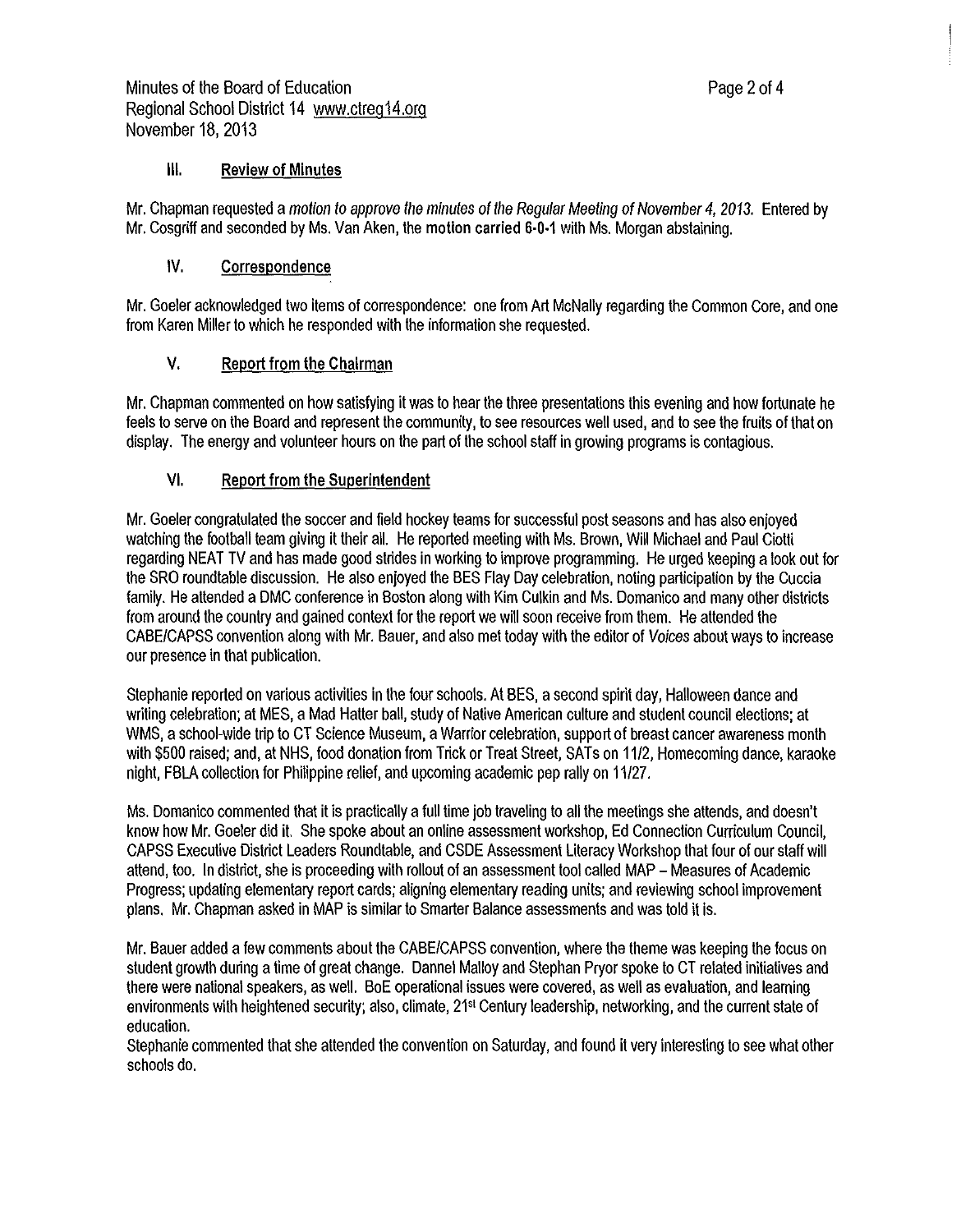# VII. Privilege of the Floor (agenda specific) None.

### VIII. Report from Director of Finance and Operations

Mr. McAllister recognized Mr. Molzon as the hub of the wheel that makes energy conservation roll; his leadership makes it happen.

He gave an update on legal fees associated with the two lawsuits. The figure through September is [\\$23,673.92](https://23,673.92) with an additional October bill of [\\$8,678.74](https://8,678.74) for the Litchfield case, and \$9,592 for Waterbury. He gave aYTD figure of [\\$41,944.66](https://41,944.66) for the building referendum lawsuits, and also indicated we are approaching our budgeted amount for all legal fees for the fiscal year.

Mr. Bauer confirmed that legal fees numbers are complete for Litchfield, but that more are expected for Waterbury. Ms. Van Aken would like numbers for the two cases broken out from the start.

Mr. Chapman confirmed that Mr. McAllister is studying the impact these bills will have on the 2013-14 budget.

### **IX. Committee Reports**

For Policy, Mr. Swendsen and his committee met on 11/12. A number of policies in the 1000 series were ok as is and were added to the website. Anumber of others are under review by the committee for possible revisions and still others may be deleted. Next meeting 12/10.

For Public/Community Relations, Ms. Brown reported that her committee met tonight and is working on increasing programming on NEAT TV - there are anumber of new short films on there now that she recommended. She reported participation by one of her committee's community members at the welcoming school initiative at NHS, and also reminded everyone of the upcoming safety update meetings, which are open houses of asort for community members. She feels R14 is ahead of the game on security. Next meeting 12/16.

For Facilities, Ms. Morgan's committee was blocked out by the holiday and will resume regular meetings on 12/9.

For Finance, Mr. Bauer and his committee will also resume meetings on 12/9.

Ms. Van Aken reported that the Ad hoc Safety Committee will meet this Friday at noon.

For Negotiations, Mr. Cosgriff noted that administrator negotiations are ongoing; mediation is scheduled for 12/9.

# **X. Old Business**

#### A. Revision to Board Bylaw 9321(a)

Mr. Chapman requested a motion to discuss revisions to Bylaw 9321(a). Entered by Ms. Van Aken and seconded by Mr. Cosgriff, the motion carried 7-0. Mr. Goeler explained that legal counsel had recommended removing language about date/time/place of meetings as none of these is required. This would eliminate the requirement of meeting on first and third Mondays although, for the most part, that will still be done. It would allow flexibility for moving ameeting date when conflicts occur. The Board reviewed arevised version of the bylaw, after which Ms. Van Aken entered a motion to accept the revision to Board Bylaw 9321. Seconded by Mr. Cosgriff, the motion carried 7-0.

B. Approval of 2014 Regular Meeting Dates

The Board had previously received the proposed meeting list. Having revised the bylaw governing meeting dates, Ms. Van Aken entered a motion to approve the meeting list for 2014 with the following changes: 5/20/14 in place of 5119114, and 11118/14 in place of 11/17114; the motion was further clarified to change 7114114 to 717114. Second by Mr. Cosgriff. Mr. Bauer noted that meetings to take place at BES are already identified. Motion carried 7-0.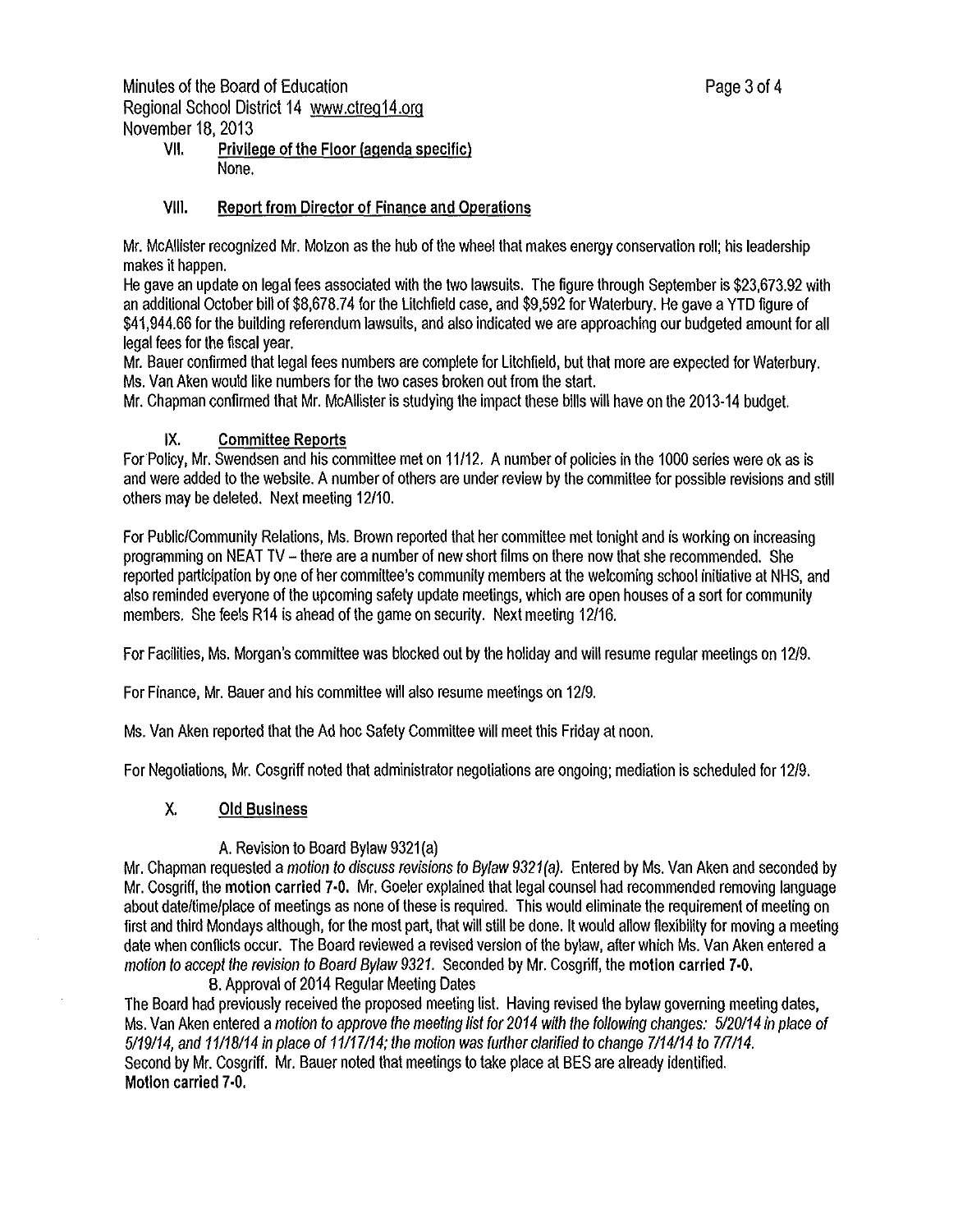# **XI. New Business**

Mr. Chapman expanded on the thoughts behind deciding to dedicate more time to the important discussion of school improvement plans. Al minimum, he would like to see two nights, one for WMS/NHS and asecond for MES/BES. Comparing and contrasting the elementary schools will have value, and grouping the upper schools together is also a reasonable approach. Ms. Van Aken wondered if these would be done at the 2 December meetings. Mr. Goeler indicated everyone is ready, so that can certainly happen.

XII. Board Announcements None.

# XIII. Privilege of the Floor

Karen Miller, Bethlehem, read from a prepared letter, attached.

# **XIV. Adjournment**

Mr. Chapman requested a motion to adjourn. Entered by Ms. Van Aken and seconded by Mr. Bauer, the motion carried 7-0.

The meeting of the Board of Education adjourned at 9:20 pm.

Respectfully Submitted,

Carol Ann Brown, Secretary Regional School District #14 Board of Education

Recorded and filed subject to Board of Education approval by: Debra W. Carlton, Board Clerk, 11/21/13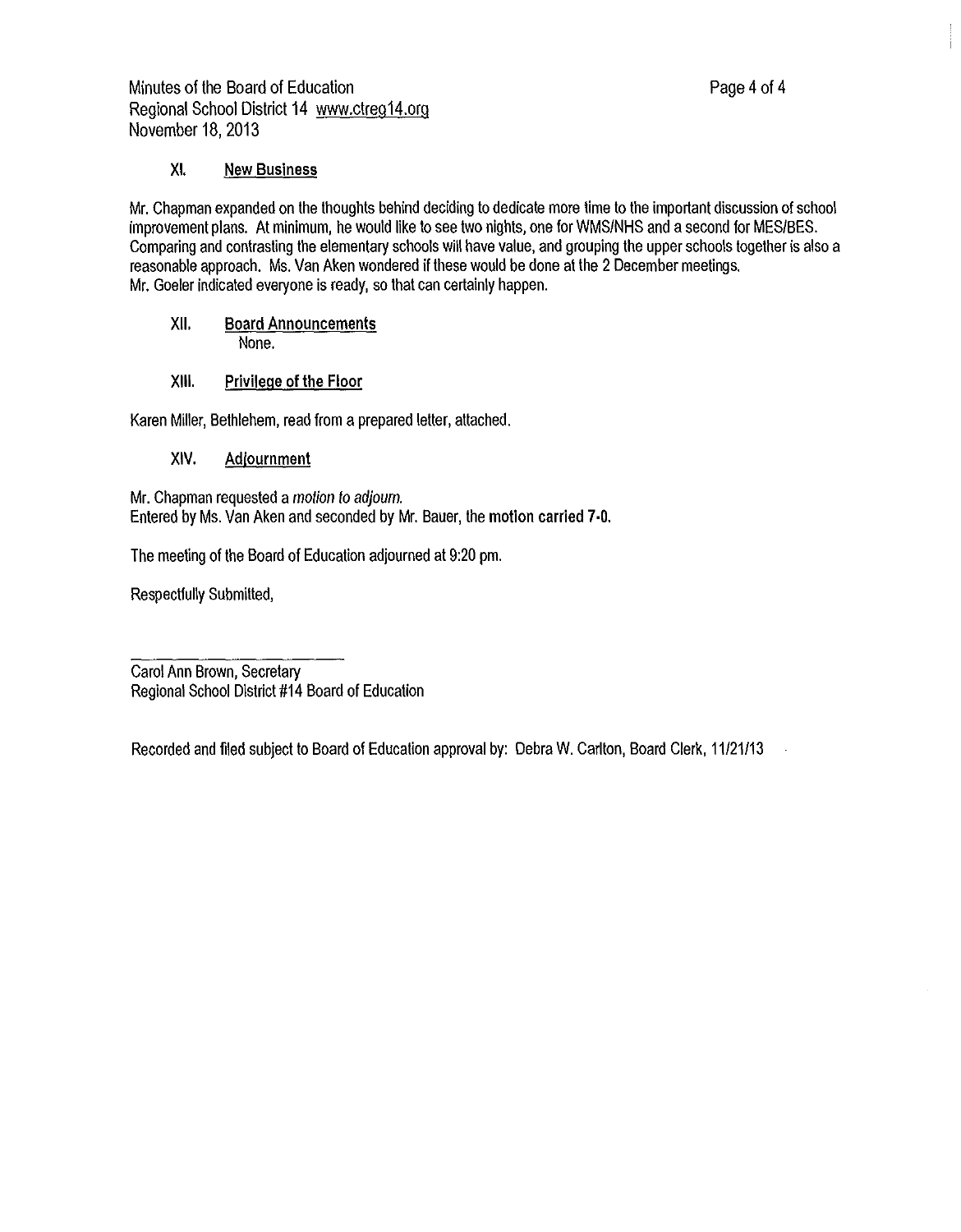Karen s. Miller 287 Main street North Bethlehem, CT 06751 November 18, 2013

Dr. Jody Ian Goeler Regional School District #14 Board of Education PO Box 469 Woodbury, CT 06798

Dear Dr. Goeler and Board Members:

First of all, thank you Mr. Bauer for asking the key question of the attorney at the last board meeting: Could the board vote to nullify the vote for the Nonnewaug High School referendum? Unfortunately, the lawyer did not tell you the case law indicating who could declare the vote invalid. The letter from Art McNally very nicely explains this. "The Woodbury Board of Selectmen and the Bethlehem Board of Selectmen could have voted at a regular or special meeting to declare the vote invalid"

Also, thank you Jody for not only sending my request for an organizational chart via e-mail, but also USPS since the e-mail copy was not legible.

I am sure that some of you with a business background recognize the importance of an organizational chart. How a business Is organized can mean the difference between success and failure. It also shows "at a glance" where money is being spent on personnel.

The "organizational chart" I received, at best, would be the top page of an organizational chart. An organizational chart should, at the minimum, list all the positions of everyone who works for a company/organization and the number of people In that position, e.g. number of fourth grade teachers in the elementary schools and the number of math teachers In the high school and etc. It would be best if it showed the number of classes per teacher in the middle and high school and number of students per class in the elementary schools. With about 75% of the school budget being for personnel, I believe for the school board and the public to truly see how their tax dollars are being spent, a detailed organizational chart is necessary.

There have been rumors that the board would be looking into having K-8 at the elementary schools. Is this being done? If not, will it be done?

Does the board have a special committee or have they directed the administration to look into ways of reducing the costs while improving the quality of education? Possible ways of doing this might be:

K-8 at the elementary schools.

On-line education at all ages.

Co-teaching: 2 teachers/ classroom in the elementary grades and increase the class size to 45 -50. Just to list a few advantages, this would give more flexibllity to class assignments, students would have two different teachers to relate to, a more seasoned teacher could be paired with a less seasoned teacher, the teachers would like it as they would have less prep time, and etc.